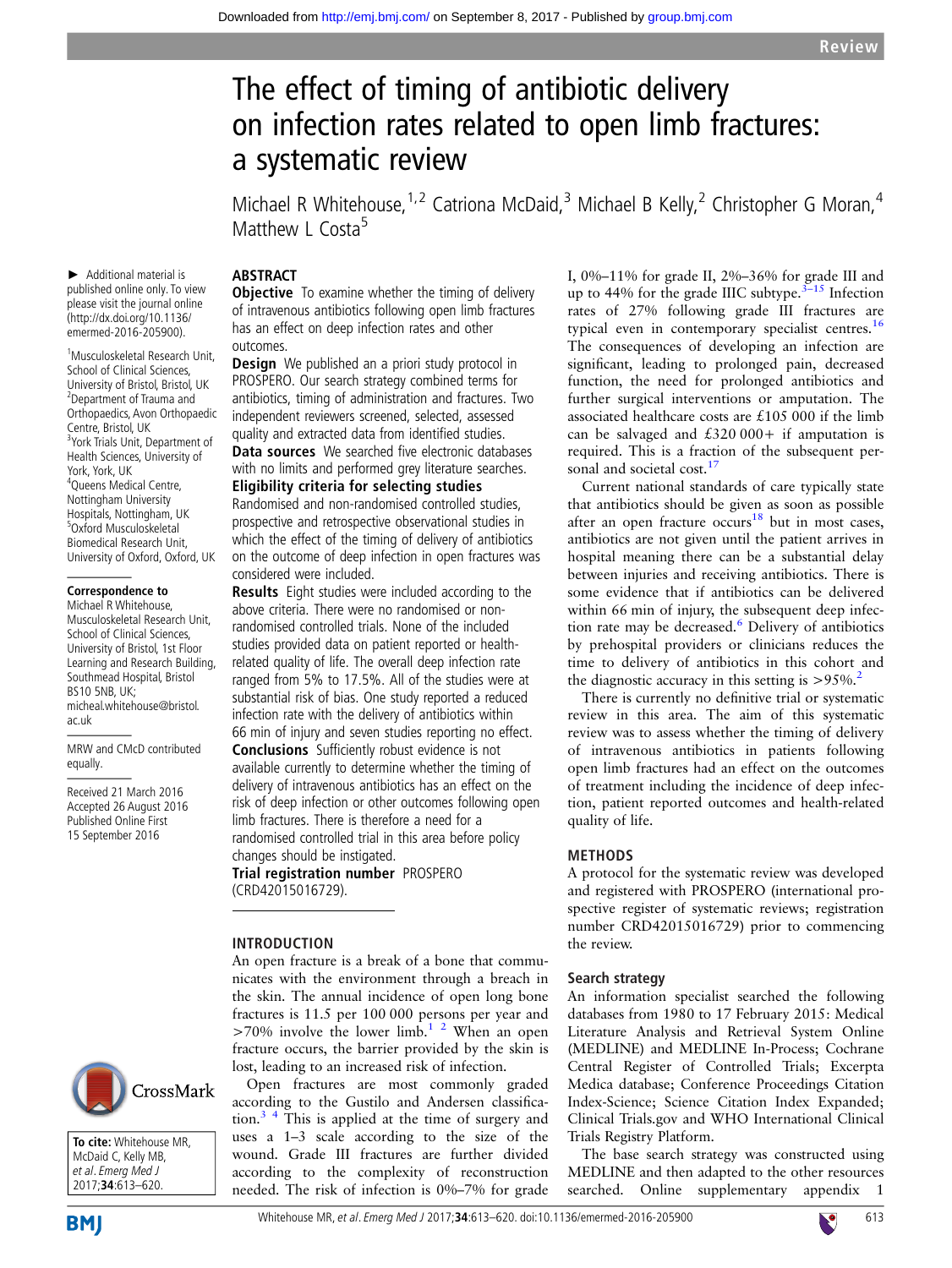provides the search strategy used for MEDLINE. The search included terms for the following components: antibiotics AND timing of administration AND fractures. No language limits were used. An initial experiment was carried out to ascertain the usefulness of using terms for the names of individual antibiotics. It was determined that no additional useful material was likely to be gained and therefore the final strategy was based on a comprehensive use of index terms and the use of general terms for antibiotics.

The results of all searches were imported into Endnote XVII (Thomson Reuters, California, USA) bibliographic software and deduplicated. Two authors (MRW and CMcD) screened the bibliographic references in Endnote based on the review eligibility criteria. The full texts of any potentially relevant citations were ordered and independently screened. Disagreements were resolved through discussion. Where there were papers related to the same cohort the most comprehensive paper was included.

# Study selection

Studies were assessed for eligibility against the following criteria:

Population: people of any age who have an open limb fracture of any severity.

Intervention: studies investigating timing of administration of intravenous antibiotics given prophylactically, including studies comparing prehospital antibiotic administration to administration in the ED.

Comparator: prophylactic intravenous antibiotics provided at a different time. Studies comparing different antibiotics or other aspects of regimen were excluded.

Outcome: infection or deep infection rates, patient function, quality of life (using standardised patient reported outcome measures), fracture union, amputation, mortality and indicators of infection including unscheduled operative procedures, number of operative procedures, need for further intravenous antibiotics and number and type of adverse events and serious adverse events.

The primary outcome of interest was deep infection associated with the open fracture wound. Given the exploratory nature of the review, the definition of deep infection associated with open fracture wound, used by individual studies, was accepted.

Study design: randomised controlled trials (RCTs) were eligible for inclusion. In the absence of this study design, nonrandomised controlled studies and prospective and retrospective observational designs were included provided timing of antibiotic delivery was investigated.

# Data extraction and assessment of study quality

A data extraction form was developed and piloted. Data extracted included details of objectives, study design, setting, eligibility criteria, participant characteristics, details of timing of antibiotic, other variables investigated and results for the outcomes of interest for the comparison on the timing of delivery of antibiotics. Data were extracted and the quality of studies assessed by one researcher and checked by a second. We planned to use the Cochrane Risk of Bias Tool<sup>19</sup> to assess risk of bias in included RCTs and quasi RCTs and The Newcastle-Ottawa Scale to assess observational study designs.<sup>[20](#page-6-0)</sup> Following piloting we found the latter of limited utility for the uncontrolled study designs we included. We therefore used a list of criteria based on a previous review of uncontrolled studies.<sup>[21](#page-6-0)</sup> Online [supplementary appendix](http://dx.doi.org/10.1136/emermed-2016-205900) 2 provides details of

the criteria and online [supplementary appendix](http://dx.doi.org/10.1136/emermed-2016-205900) 3 the results of the risk of bias assessment.

# Synthesis

The key aim of the synthesis was to identify gaps in the evidence and identify implications for future research. As specified in the preregistered protocol we did not undertake a meta-analysis due to the absence of RCTs. None of the studies identified were robust study designs to address the research question and were at considerable risk of bias. Any pooled estimate of the available results would therefore be unreliable and potentially misleading. In addition there was considerable heterogeneity within the non-randomised study designs that were identified (eg, in how infection was defined, the diagnostic threshold used, the use of non-validated diagnostic criteria, how the timing of delivery of antibiotics was defined and whether data were gathered retrospectively or prospectively). It is difficult to predict how this bias and heterogeneity would influence the direction of the effect estimate generated by pooling of data. There is conflicting evidence from methodological work on non-randomised study designs whether the effect is overestimated or underestimated when compared with  $RCTs<sup>22</sup>$  $RCTs<sup>22</sup>$  $RCTs<sup>22</sup>$  It is suggested that the main effect is one of uncertainty in the estimate over and above that accounted for in the CIs. Pooling of data would therefore not be justified or reliable therefore a narrative description of the included studies is provided.

# RESULTS

# Study selection

The searches identified 670 citations, following deduplication. Titles and abstracts were screened for potentially eligible studies and 24 full papers obtained and assessed for inclusion against the eligibility criteria (figure 1). Eight studies were included.<sup>[2 6 12 23](#page-6-0)-27</sup> Three studies<sup>28-[30](#page-6-0)</sup> were excluded because they were abstracts reporting on the same cohort as an included



Figure 1 PRISMA flow diagram.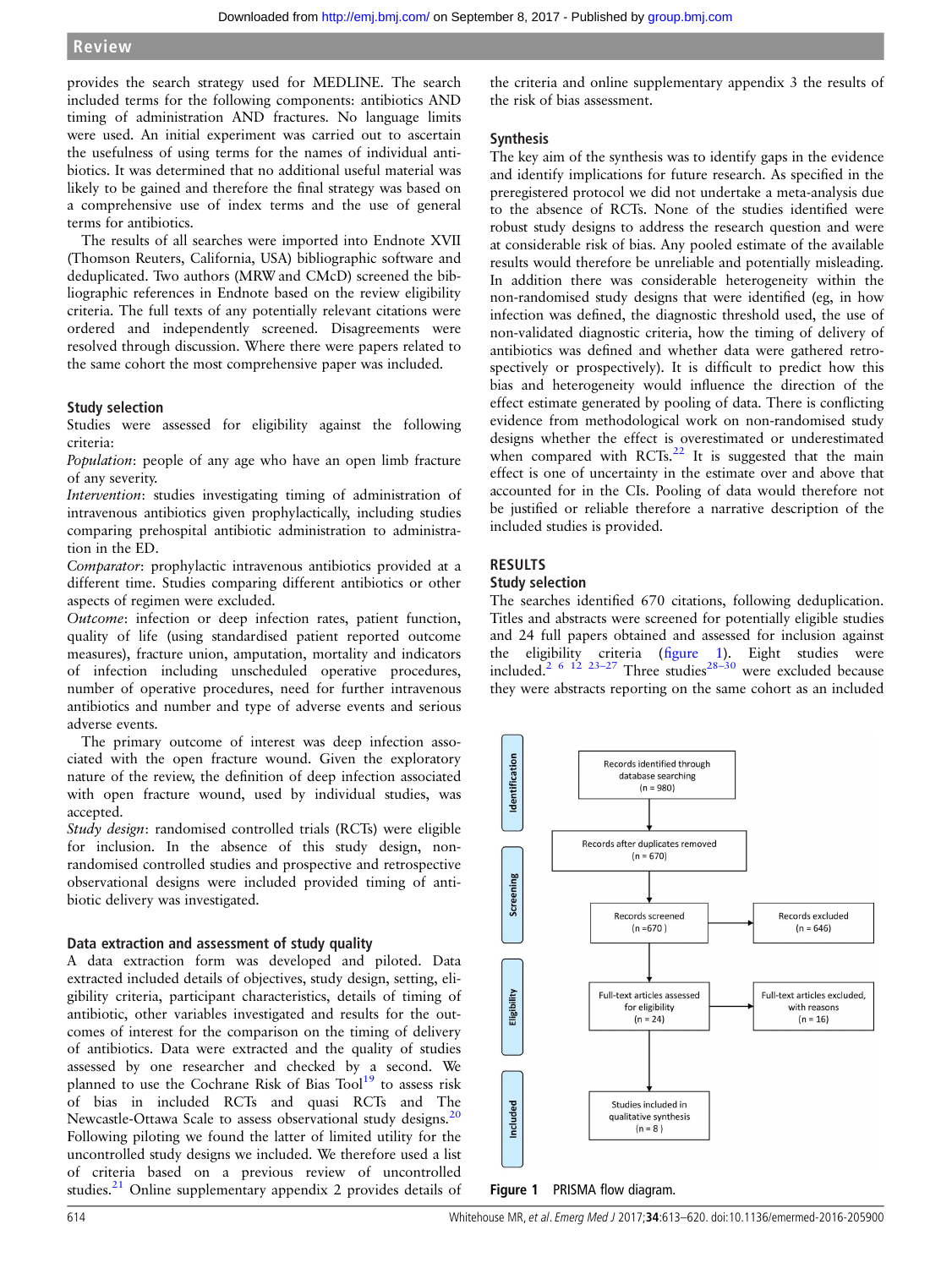study; one because it was a reply to a letter related to an included study $31$  and the remaining 12 studies did not meet at least one inclusion criterion.[15 16](#page-6-0) 32–[41](#page-6-0)

# Overview of included studies

[Table 1](#page-3-0) provides a summary of the included study characteristics with full data extraction tables available in online [supplementary appendix](http://dx.doi.org/10.1136/emermed-2016-205900) 4. The searches did not identify any RCTs or non-randomised controlled studies. Five were prospective cohorts and three retrospective with a total of 2142 participants. Study size ranged from 89 to 736, though fewer than this were included in individual analyses.

The studies were based in the UK;<sup>[25 27](#page-6-0)</sup> Australia;<sup>26</sup> Canada and/or the USA.<sup>2 6 12 23 24</sup> The oldest study was approximately 30 years old with the cohort running from 1983 to  $1986^{12}$  $1986^{12}$  $1986^{12}$  the most recent ran from 2010 to 2013.<sup>6</sup> Three studies restricted the eligible open fractures to the tibia<sup>6 26</sup> or radius and/or  $u$ lna<sup>23</sup> whereas the remaining studies included a wider range of open fractures. The proportion of participants in studies with Gustilo-Anderson grade I or II ranged from  $0\%$  to 72%.<sup>12</sup>

All of the included studies assessed our primary outcome of interest, deep infection, however, there was considerable variability in how this was defined and one study reported it as part of a composite outcome.<sup>[2](#page-6-0)</sup> The other most commonly reported outcome was fracture non-union.<sup>[12 23 26](#page-6-0)</sup> None of the studies reported measures of patient function or quality of life and our other outcomes of interest were only reported by single studies (see online [supplementary appendix](http://dx.doi.org/10.1136/emermed-2016-205900) 4), and not explored by time of antibiotic administration. Only one study explicitly investigated the effect of prehospital administration of antibiotics.<sup>[2](#page-6-0)</sup>

# Risk of bias in included studies

The key risk of bias in the included studies arises from none of the studies having a control group or randomised allocation to groups to explore the effect of the variable of interest, time of administration of antibiotic prophylaxis. [Table 1](#page-3-0) provides details of the risk of bias assessment for individual studies (see online supplementary appendices 2 and 3, for details of criteria and results). The majority of studies used consecutive selection or other methods suggesting that the study sample is likely to be representative, though for many of these studies the completeness of outcome data used in the analyses was not considered adequate. The majority of studies reported data on relevant prognostic and confounding variables, though few reported on all the variables we identified in advance as potentially important to consider. Only one study used a robust measure of deep infection based on our predefined criterion.<sup>[25](#page-6-0)</sup> A further study applied the Centers for Disease Control and Prevention (CDC) diagnostic criteria, however, these were not fully applied: when an implant is present as would be the case in all the fractures in this study, the presence of deep infection cannot be determined until 1 year postsurgery according to the CDC criteria.<sup>[6](#page-6-0)</sup> There were limitations in all of the statistical analyses, either in reporting and/or the actual analyses (see online supplementary appendices 3 and 4). In addition, only the study by Lack et al reported a sample size calculation suggesting that the study was adequately powered to determine whether early administration of antibiotics was associated with lower infection rates.<sup>[6](#page-6-0)</sup>

# Synthesis of study results

[Table 2](#page-5-0) provides a summary of the analytical approach, the overall deep infection rate and the results of analyses exploring the relationship between time of antibiotic delivery and deep

infection rate for each study. The deep infection rate ranged from 5% to 17.5%, though it is unclear whether this variation is related to characteristics of the participants, setting, the time period of the cohort or variation in the definition of infection used. Four of the studies did not undertake a multivariate analysis, either not planned or insufficient sample size, and therefore other confounding variables were not taken into consideration[.2 23 25 27](#page-6-0)

There were limited data available exploring the effect of early administration of antibiotics or delivery in the prehospital setting. Only Thomas et al explicitly investigated administration of prophylactic antibiotics in the prehospital setting.<sup>[2](#page-6-0)</sup> A further study by Lack et al used retrospective multivariate analysis to explore the effect of antibiotic delivery within [6](#page-6-0)6 min of injury.<sup>6</sup> These two studies were also the most recent cohorts. Lack et al undertook the most sophisticated analysis, though no information was provided on regression outputs, test statistics or goodness of fit. They reported an independent association between delivery of antibiotic >66 min after injury (early antibiotics) and the odds of deep infection (OR 3.78; 95% CI 1.26 to 14.11) in a sample of patients with type III open tibia fractures.<sup>[6](#page-6-0)</sup> There was also an independent association between wound coverage within 5 days and the risk of infection. The infection rate with early antibiotics and early wound coverage was 2.8% compared with 7.9% for delayed antibiotics and early wound coverage. Thomas et al reported no statistically significant difference in a composite outcome of fracture site infection or fracture non-union with administration of antibiotic prehospital and on arrival at hospital (risk difference 5.2%, 95% CI −2% to  $11\%$ ).<sup>[2](#page-6-0)</sup> This difference may be of clinical significance, however, the results cannot be considered robust due to limitations in the analysis.

Weber et al, the largest included study, reported no statistically significant association between developing a deep infection and time of antibiotic administration (adjusted OR 1.0; 95% CI 0.95 to 1.05) in a population with open long bone fractures (66% Gustilo-Anderson grade I or II).<sup>[24](#page-6-0)</sup> However, this study did not address the effect of prehospital delivery of antibiotics. Based on the IQR only 25% of participants received their antibiotic within 1 hour 40 min of injury. In the studies by Dellinger et al, Zumsteg et al and Leonidou et al the proportion of patients receiving their antibiotic very early in the prehospital setting was unclear as the cut-off used in the analysis was above and below 3 hours; none found an effect, though the number of events was low and it is unlikely the studies were sufficiently powered ([table 2\)](#page-5-0).<sup>[12 23 25](#page-6-0)</sup> Al-Arabi also had a small number of events, the majority of who had received antibiotic within 2 hours of injury. $27$ 

# **DISCUSSION**

This systematic review identified no randomised or nonrandomised controlled studies of the effect of the timing of delivery of antibiotics on the risk of developing deep infection following an open fracture. The eight cohort studies that were identified included 2142 participants and the reported rate of deep infection ranged from 5% to 17.5%, although the criteria used to define deep infection were not consistent. All of the studies were at risk of bias in multiple areas and there were limitations in the analyses of all of the studies. One study reported an OR of 3.8 (95% CI 1.3 to 14.1) of an increased risk of deep infection if antibiotics were given >66 min after the time of injury,<sup>[6](#page-6-0)</sup> however, none of the remaining seven studies demonstrated any statistically significant association between the timing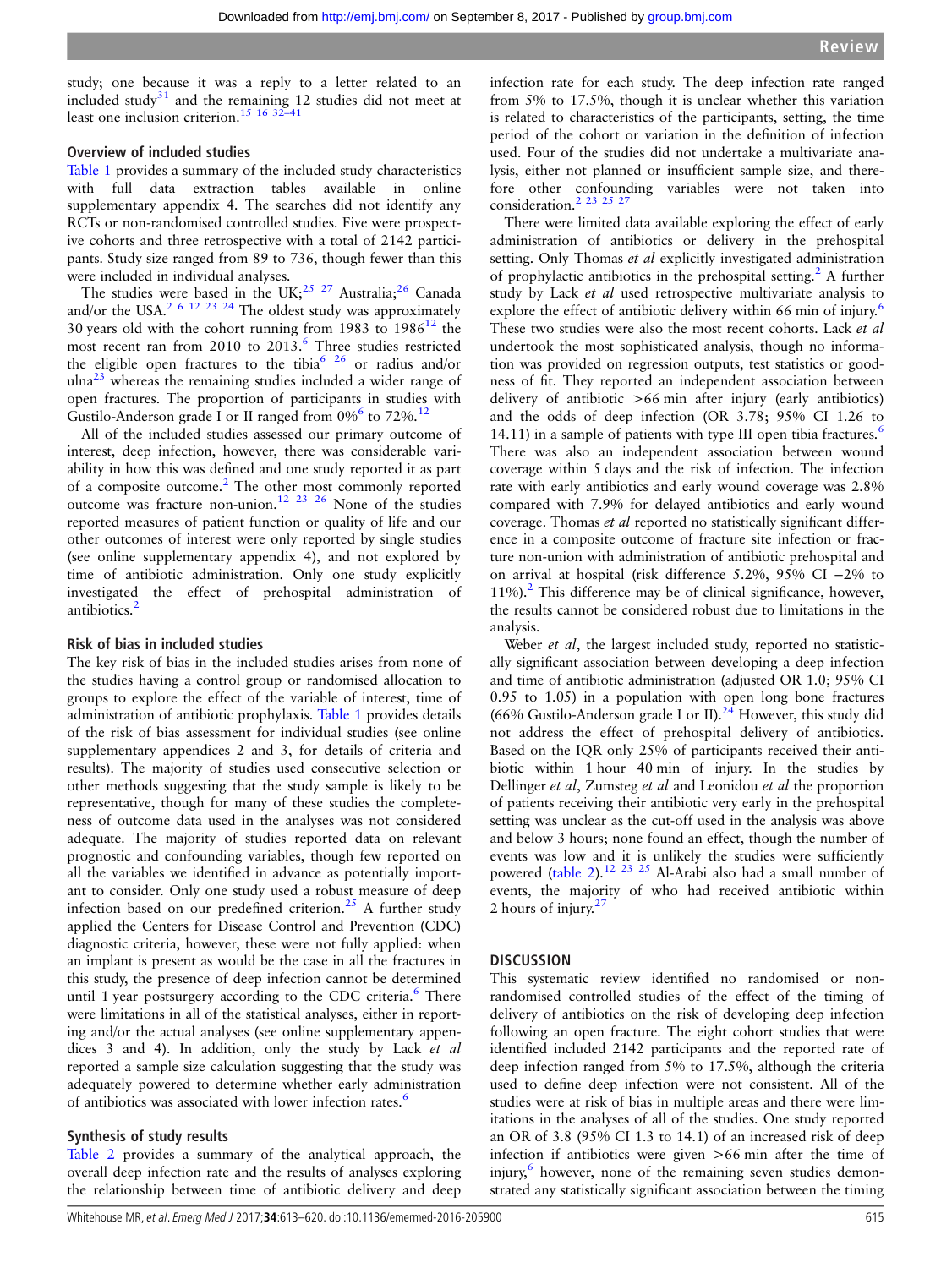<span id="page-3-0"></span>**Review**

| Table 1                                                            | Summary of study characteristics                                                |                                                                                                                                                      |                                                                                                           |                                                                                                                     |                                                                                                                                 |                                                                                                                                                                                           |
|--------------------------------------------------------------------|---------------------------------------------------------------------------------|------------------------------------------------------------------------------------------------------------------------------------------------------|-----------------------------------------------------------------------------------------------------------|---------------------------------------------------------------------------------------------------------------------|---------------------------------------------------------------------------------------------------------------------------------|-------------------------------------------------------------------------------------------------------------------------------------------------------------------------------------------|
| setting, time period<br><b>Publication details</b><br>of study     | Duration of follow-up<br>Study design                                           | Eligibility criteria, fracture severity<br>Population                                                                                                | Number of participants                                                                                    | Details of antibiotic<br>intervention                                                                               | Definition of deep infection                                                                                                    | assessment<br>Quality                                                                                                                                                                     |
| Al-Arabi et al <sup>27</sup><br>Setting                            | Consecutive selection<br>Prospective cohort                                     | who died within 3 months of injury or transferred<br>All open fractures, any age. Excluded patients<br>to a specialist unit for definitive treatment | N=237 (248 fractures) included in<br>$N = 294$                                                            | Time from injury. Classified<br>as <2, 4, 6, 8, 12 and<br>Timing definition                                         | and where possible confirmed with cultures<br>erythema, discharging wounds and pain,<br>Diagnosed clinically based on swelling, | $Y=$<br>$B = N$<br>$A = Y$                                                                                                                                                                |
| onsite plastic surgery)<br>UK; single general<br>hospital (without | Until radiological union or non-union<br>Duration of follow-up<br>was confirmed |                                                                                                                                                      | timing of antibiotic administration<br>analyses; n=133 in analysis of                                     | $>12$ hours                                                                                                         |                                                                                                                                 | $Y=Q$<br>$F = N$<br>ĒΥ                                                                                                                                                                    |
| Two separate phases.<br>April 1996-2005<br>Time period             |                                                                                 | 26%; IIIB, 21%<br>Gustilo-Anderson grade<br>, 31%; II, 22%; IIIA,                                                                                    | Excluded three due to death within<br>3 months, 54 transfer to another<br>centre for definitive treatment | (plus 500 mg metronidazole<br>Intravenous cefuroxime 1 g<br>for heavily contaminated<br>Type and regimen<br>wounds) |                                                                                                                                 | $\zeta = \gamma$<br>$\frac{1}{2}$<br>$\begin{array}{c} \underline{\mathsf{N}} \\ \underline{\mathsf{N}} \end{array}$                                                                      |
| $(n=133)$ from 2000 to<br>Data on antibiotics<br>$2005$ only       |                                                                                 |                                                                                                                                                      |                                                                                                           |                                                                                                                     |                                                                                                                                 |                                                                                                                                                                                           |
| Dellinger et al <sup>12</sup>                                      | Consecutive selection<br>Prospective cohort                                     | tibia or fibula, $\geq$ 14 years old, antibiotics within<br>Open fracture of humerus, radius, ulna, femur,                                           | $N=240$ (263 fractures)                                                                                   | Time from injury. Classified<br>Timing definition                                                                   | nvolvement of tissues below the muscular<br>fascia (acute if resolved within 4 weeks                                            | $A = Y$<br>$B = Y$                                                                                                                                                                        |
| Canada and USA;<br>Setting                                         | Duration of follow-up                                                           | 12 hours of injury, operative debridement within<br>24 hours and ≥21 days follow-up                                                                  |                                                                                                           | as $\leq$ 3 or >3 hours                                                                                             | period after diagnosis after one continuous<br>course of antibiotics and operative                                              | $Y=Q$<br>$C = U$                                                                                                                                                                          |
| three hospitals                                                    | $>6$ months 78% (n=88); <6 months<br>$22% (n=52)$                               | Gustilo-Anderson grade                                                                                                                               |                                                                                                           | Intravenous cefonicid sodium<br>Type and regimen                                                                    | procedures; chronic if exceeded 4 weeks<br>duration)                                                                            | $\tilde{\mathbb{H}}$<br>ΕŦ                                                                                                                                                                |
| Time period<br>1983-1986                                           |                                                                                 | 19%; IIIB, 5%; IIIC, 5%<br>I, 25%; II, 47%; IIIA,                                                                                                    |                                                                                                           | 2 g, cefamandole nafate 2 g<br>or cefazolin with varying<br>follow-up regimens                                      |                                                                                                                                 | $G = N$<br>$\frac{1}{2}$<br>$\begin{array}{c} \underline{\mathbb{F}} \\ \underline{\mathbb{F}} \end{array} \begin{array}{c} \underline{\mathbb{F}} \\ \underline{\mathbb{F}} \end{array}$ |
| Enninghorst et al <sup>26</sup>                                    | Consecutive selection<br>Prospective cohort                                     | Age >18, blunt trauma patients with open tibia<br>Eligibility criteria                                                                               | $N=89$                                                                                                    | Timing definition<br>Not stated                                                                                     | Infection requiring surgical debridement and<br>long-term intravenous antibiotics based on                                      | $A = Y$<br>$B = Y$                                                                                                                                                                        |
| New South Wales,<br>Setting                                        | Duration of follow-up                                                           | shaft fractures                                                                                                                                      |                                                                                                           | Type and regimen                                                                                                    | infectious disease service consultation                                                                                         | こし<br>$Y=Q$                                                                                                                                                                               |
| Australia; level 1<br>trauma centre                                | 12 months                                                                       | I, 25%; II, 30%; III, 45% (n=40) (IIIA, 20%; IIIB,<br>Gustilo-Anderson grade<br>24%; IIIC, 1%)                                                       |                                                                                                           | Not stated                                                                                                          |                                                                                                                                 | $\overline{\mathbb{H}}$<br>$\zeta = \gamma$<br>$F = N$                                                                                                                                    |
| 1 January 2007-31<br>December 2009<br>Time period                  |                                                                                 |                                                                                                                                                      |                                                                                                           |                                                                                                                     |                                                                                                                                 | $\frac{\mathsf{d}}{\mathsf{d}}$<br>$\lambda$ = $\lambda$<br>$\mathop{\underline{\mathbb{H}}}$                                                                                             |
| Lack et al <sup>6</sup>                                            | Consecutive selection<br>Retrospective cohort                                   | Gustilo-Anderson type III open tibia fractures with<br>data for injury, antibiotic timing and 90 days                                                | $N = 137$                                                                                                 | Time from injury. Used ROC<br>Timing definition                                                                     | based on Centers for Disease Control criteria<br>Deep infection within 90 days of injury                                        | $A = Y$<br>$B = Y$                                                                                                                                                                        |
| USA; level 1 trauma<br>Setting                                     | Duration of follow-up<br>90 days                                                | outcome data (OTA 41, 42 and 43)                                                                                                                     | classification or antibiotic time; nine<br>Excluded 13 for missing injury                                 | curves to determine the<br>threshold predictive of                                                                  |                                                                                                                                 | $D = N$<br>$Y=2$                                                                                                                                                                          |
| centre                                                             |                                                                                 | Gustilo-Anderson grade<br>IIIA, 52%; IIIB/C, 48%                                                                                                     | non-reconstructible limb; three no<br>90 days outcome                                                     | infection ( $\leq$ 66 or $>$ 66 min)                                                                                |                                                                                                                                 | $F=$ N<br>ΕŦ                                                                                                                                                                              |
| 1 December 2010-31<br>lanuary 2013<br>Time period                  |                                                                                 |                                                                                                                                                      |                                                                                                           | of participants. Continued for<br>Cefazolin received by 93.4%<br>24 hours postoperatively<br>Type and regimen       |                                                                                                                                 | $\zeta = \gamma$<br>$\lambda$ = H<br>$\overline{\underline{\ } }$<br>$\overline{Y}$                                                                                                       |
| Leonidou et al <sup>25</sup>                                       | Retrospective cohort                                                            | All open long bone fractures. Patients who died                                                                                                      | N=212 patients, 220 fractures                                                                             | Timing definition                                                                                                   | Horan criteria. Purulent drainage from the                                                                                      | $A = Y$                                                                                                                                                                                   |
| Setting                                                            | Consecutive selection                                                           | within 3 months of injury or who required transfer<br>to a level 1 trauma centre for definitive treatment                                            | N=161 (fractures and patients                                                                             | whether antibiotics were<br>Classified according to                                                                 | fascial dehiscence by the infection or during<br>deep incision; deep abscess formation;                                         | $\overline{C}$<br>$B=N$                                                                                                                                                                   |
| UK; single hospital                                                | Until clinical or radiological union or a<br>Duration of follow-up              | were excluded                                                                                                                                        | included in analysis)                                                                                     | received $\leq$ 3 or 3 hours post<br>injury                                                                         | reoperation; deep infection in the presence<br>of a metallic implant around bone                                                | $\sum_{i=1}^{n}$<br>$\tilde{=}$                                                                                                                                                           |
|                                                                    |                                                                                 |                                                                                                                                                      |                                                                                                           |                                                                                                                     |                                                                                                                                 | Continuer                                                                                                                                                                                 |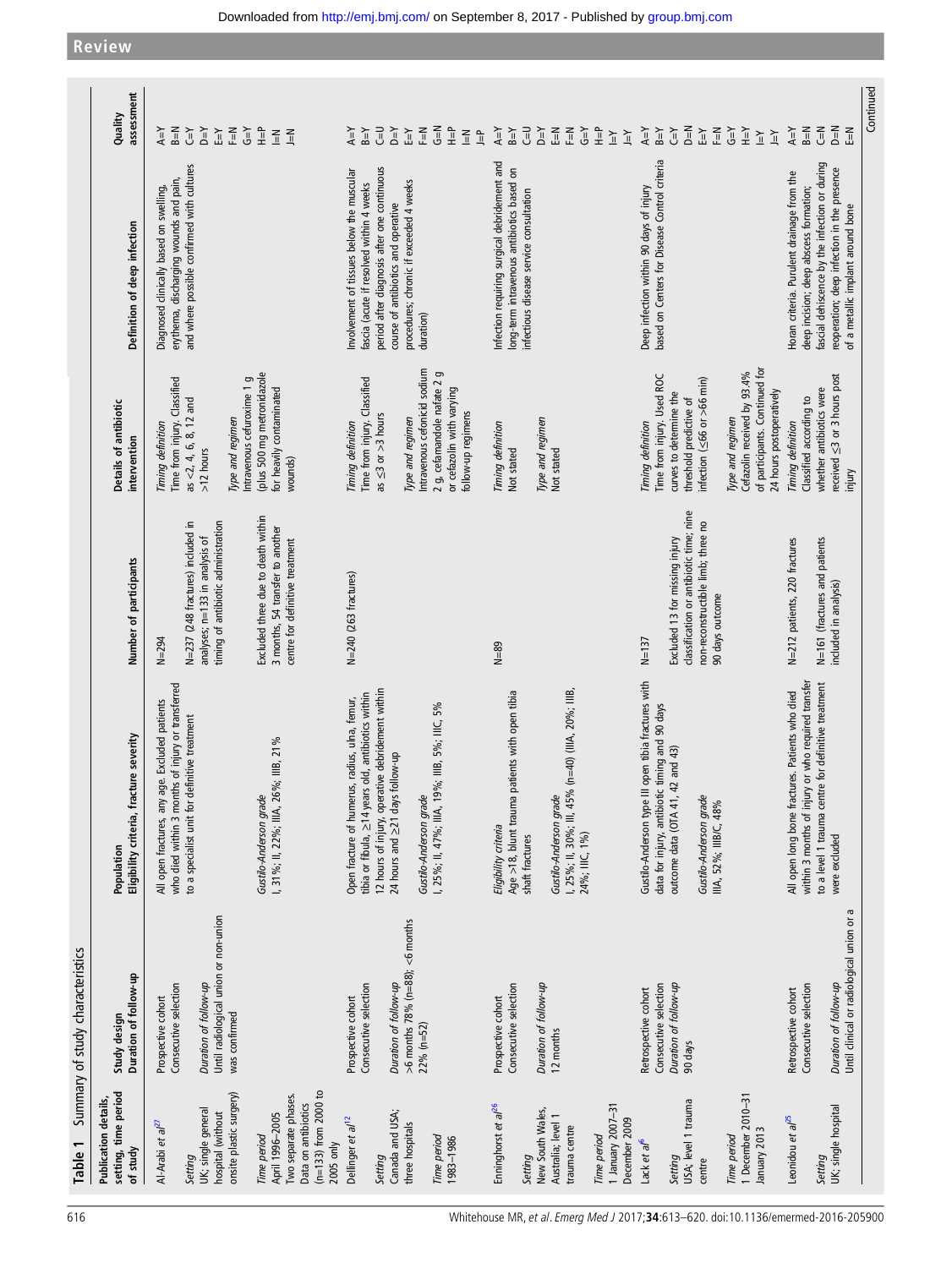| <b>Publication details</b>                                          |                                                                                                                                                                                      |                                                                                                                                                                                                                                                                                                                                                                                                                                                                                                       |                                                                                                                                              |                                                                                                                                                                                                                                                                          |                                                                                                                                                                                                             |                                                                                                                  |
|---------------------------------------------------------------------|--------------------------------------------------------------------------------------------------------------------------------------------------------------------------------------|-------------------------------------------------------------------------------------------------------------------------------------------------------------------------------------------------------------------------------------------------------------------------------------------------------------------------------------------------------------------------------------------------------------------------------------------------------------------------------------------------------|----------------------------------------------------------------------------------------------------------------------------------------------|--------------------------------------------------------------------------------------------------------------------------------------------------------------------------------------------------------------------------------------------------------------------------|-------------------------------------------------------------------------------------------------------------------------------------------------------------------------------------------------------------|------------------------------------------------------------------------------------------------------------------|
| setting, time period<br>of study                                    | Duration of follow-up<br>Study design                                                                                                                                                | Eligibility criteria, fracture severity<br>Population                                                                                                                                                                                                                                                                                                                                                                                                                                                 | Number of participants                                                                                                                       | Details of antibiotic<br>intervention                                                                                                                                                                                                                                    | Definition of deep infection                                                                                                                                                                                | assessment<br>Quality                                                                                            |
| 1 January 2006-31<br>December 2011<br>Time period                   | secondary procedure for non-union or<br>infection was performed                                                                                                                      | I, 37%; II, 20%; IIIA, 25%; IIIB, 19%<br>Gustilo-Anderson grade                                                                                                                                                                                                                                                                                                                                                                                                                                       | trauma centre; 17 lost to follow-up;<br>Excluded two due to death within<br>3 months; 27 transfer to level 1<br>13 errors in data collection | metronidazole until August<br>2008; coamoxiclav from<br>Type and regimen<br>September 2008<br>Cefuroxime and                                                                                                                                                             |                                                                                                                                                                                                             | γ⊫<br>읖<br>$\leq$<br>ΞY<br>$\frac{\Omega}{\Pi}$                                                                  |
| USA; eight HEMS<br>Thomas et $a^2$<br>Setting                       | Consecutive selection<br>Duration of follow-up<br>Prospective cohort<br>6 months                                                                                                     | diagnosis of open fracture in any extremity being<br>Patients of all ages with a prehospital HEMS<br>the eight participating<br>transported by any of<br>HEMS                                                                                                                                                                                                                                                                                                                                         | N=83 patients (from five services) in<br>N=138 (132 had confirmed open<br>fractures)<br>analysis                                             | Time from injury (assumption<br>administered within 5 min of<br>made that antibiotic was<br>arrival in hospital group)<br>Timing definition                                                                                                                              | composite outcome of fracture site infection<br>Not measured as a single outcome. Used<br>infection (regardless of depth or timing)<br>Any diagnosis of fracture site wound<br>or non-union within 6 months | λΞ<br>$Y=Q$<br>$A = Y$<br>ĒΥ<br>$A = R$                                                                          |
| July 2009-June 2010<br>Time period                                  |                                                                                                                                                                                      | Gustilo-Anderson grade<br>Not stated                                                                                                                                                                                                                                                                                                                                                                                                                                                                  | Excluded 55 due to no final outcome<br>data available                                                                                        | Intravenous ceftriaxone, 1 g<br>Type and regime                                                                                                                                                                                                                          |                                                                                                                                                                                                             | $\overline{G} = N$<br>$N=1$<br>즡<br>$\frac{2}{11}$<br>$\overline{Y}$                                             |
| Weber et al <sup>24</sup><br>Setting                                | Consecutive selection<br>Prospective cohort                                                                                                                                          | femur, tibia/fibula) and<br>bone open fracture<br>presenting for initial surgical debridement<br>Skeletal maturity, long<br>(humerus, radius/ulna,                                                                                                                                                                                                                                                                                                                                                    | Number of participants<br>N=736 (791 fractures)                                                                                              | Timing definition<br>Unclear                                                                                                                                                                                                                                             | therapy following definitive wound closure<br>debridement and/or sustained antibiotic<br>Infection requiring unplanned surgical                                                                             | $A = Y$<br>$Y=$<br>$B = Y$                                                                                       |
| Canada; three level 1<br>trauma centres<br>Time period<br>2001-2009 | after surgery with a definitive clinical<br>clinical follow-up of at least 90 days<br>1 year (telephone interviews) or<br>Duration of follow-up<br>outcome recorded                  | I, 29%; II, 37%; IIIA, 21%; IIIB, 12%; IIIC, 1%<br>$n=9$<br>Gustilo-Anderson grade<br>No grade available in                                                                                                                                                                                                                                                                                                                                                                                           | Excluded 50 due to missing outcome<br>N=686 (737 fractures) in analysis<br>data                                                              | Type I fractures: cefazolin<br>(clindamycin if penicillin<br>Type II and III: as above<br>fractures: as above plus<br>Grossly contaminated<br>Type and regimen<br>+gentamicin<br>penicillin<br>allergy)                                                                  | (confirmed through clinical records)                                                                                                                                                                        | $\overline{S}$<br>$\frac{1}{2}$<br>$Y=Q$<br>ĒΥ<br>$F=$<br>$\geq$<br>$\mathop{\mathbb{L}}$                        |
| USA; level 1 trauma<br>Zumsteg et $a^{23}$<br>Setting               | Duration of follow-up<br>Consecutive selection<br>Retrospective cohort                                                                                                               | and/or ulna (ICD9 codes). Excluded if inadequate<br>≥18 years old with open fracture of the radius<br>information in the medical record, accurate<br>information on time of injury not available,                                                                                                                                                                                                                                                                                                     | N=200 included in analysis<br>$N = 296$                                                                                                      | Time from injury. Classified<br>as $\leq 3$ or $>3$ hours<br>Timing definition                                                                                                                                                                                           | (n=149) or telephone call to patient (n=51)<br>debridement according to patient notes<br>An infection requiring operative                                                                                   | $D = N$<br>$Y=$<br>$A = Y$<br>$B = Y$                                                                            |
| 1 January 2006-31<br>December 2011<br>Time period<br>centre         | infection if data could be obtained by<br>patients with shorter follow-up were<br>At least 6 months (n=149) (though<br>included in the analysis for deep<br>telephone contact, n=51) | ballistic injury or traumatic amputation<br>I, 24%; II, 24%; III, 52%<br>Gustilo-Anderson grade                                                                                                                                                                                                                                                                                                                                                                                                       | <6 months clinical follow-up and no<br>response to three attempts at<br>Excluded: 91 patients with<br>telephone contact                      | and 'in general' for 24 hours<br>Continued until debridement<br>g<br>Type I and II fractures: 2<br>cefazolin. Type III: 1 g<br>aztreonam or 900 mg<br>vancomycin+750 mg<br>Penicillin allergy: 2 g<br>Type and regimen<br>postoperatively<br>levofloxacin<br>clindamycin |                                                                                                                                                                                                             | $\overline{5}$<br>$\frac{\partial \Gamma}{\partial \vec{r}}$<br>$\tilde{\Xi}$<br>F=N<br>$\frac{2}{11}$<br>$\leq$ |
|                                                                     | HEMS, helicopter emergency medical services; OTA, Orthopaedic Trauma Association; ROC,                                                                                               | Quality assessment criteria (see online supplementary appendix 3 for further detail: Y=yes: N=no; P=partial; U=umeported): A=Eligibility criteria adequate? D=Sample likely to be representative? C=Participation rate adequat<br>E=Antibiotic intervention clearly described? F=Accepted measure of deep infection? G=Completeness of outcome assessment? H=Relevant prognostic factors reported? I=Relevant confounding factors reported? J=Appropriate measur<br>receiver operator characteristic. |                                                                                                                                              |                                                                                                                                                                                                                                                                          |                                                                                                                                                                                                             |                                                                                                                  |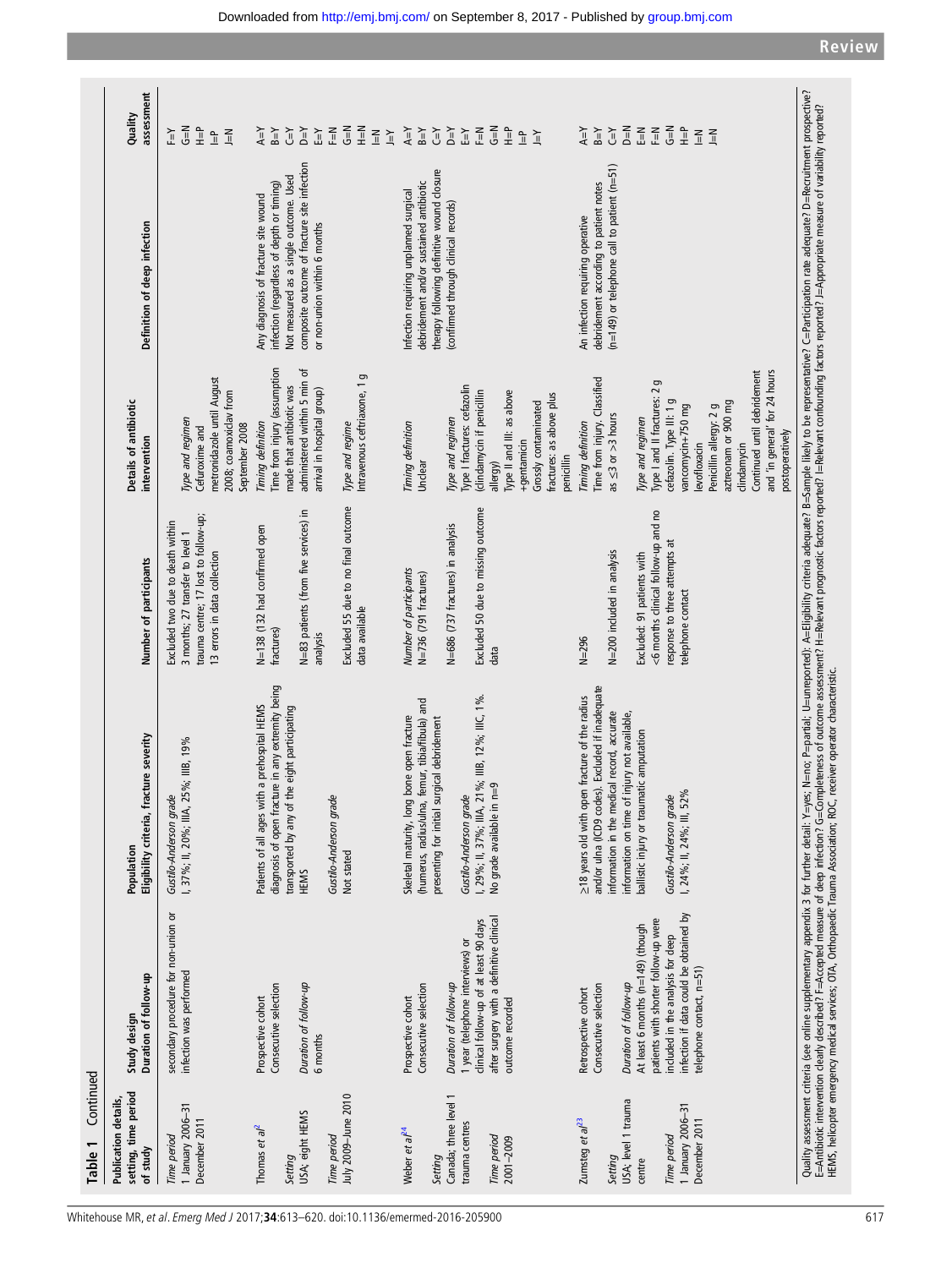<span id="page-5-0"></span>**Review**

|                              |                                                                                                                                                                                        |                                                   |                                                                                                                                                |                                                                                                              | Summary of results for time to antibiotic delivery and deep infection rate                                                                                                                                                                                                                                                                                                                        |
|------------------------------|----------------------------------------------------------------------------------------------------------------------------------------------------------------------------------------|---------------------------------------------------|------------------------------------------------------------------------------------------------------------------------------------------------|--------------------------------------------------------------------------------------------------------------|---------------------------------------------------------------------------------------------------------------------------------------------------------------------------------------------------------------------------------------------------------------------------------------------------------------------------------------------------------------------------------------------------|
| <b>Study</b>                 | <b>Analysis</b>                                                                                                                                                                        | Deep<br>infection<br>rate                         | Time to antibiotic<br>delivery                                                                                                                 | % infection<br>rate (n)                                                                                      | <b>Other information</b>                                                                                                                                                                                                                                                                                                                                                                          |
| Al-Arabi et al <sup>27</sup> | Univariate linear regression                                                                                                                                                           | $6.8\%$ (n=9)                                     | $<$ 2 hours<br>2-4 hours<br>4-6 hours<br>6-8 hours<br>8-12 hours<br>>12 hours                                                                  | $9.2\%$ (n=6/65)<br>$2.2\%$ (n=1/45)<br>$0\%$ (n=0/14)<br>$0\%$ (n=0/4)<br>$0\%$ (n=0/3)<br>100% (n= $2/2$ ) |                                                                                                                                                                                                                                                                                                                                                                                                   |
| Dellinger et $al12$          | Univariate analysis followed by<br>stepwise multivariate logistic<br>regression                                                                                                        | 16% (n=42)<br>(unclear deep<br>or<br>superficial) | $\leq$ 3 hours<br>>3 hours                                                                                                                     | 16% (n=29/183)<br>17% (n=8/47)                                                                               | Time to antibiotic delivery not<br>significantly different between<br>fracture-related infection and no infection<br>groups (2 hours $\pm 1.1$ * c.f. 2.2 hours<br>$\pm 1.4^{\star}$ ; p='not significant')                                                                                                                                                                                       |
| Enninghorst et $al^{26}$     | Univariate analysis and multivariate<br>logistic regression                                                                                                                            | $17\%$ (n=15)                                     |                                                                                                                                                |                                                                                                              | Mean time 1.2 hours (SE 0.3 hours). The<br>authors state there was no statistically<br>difference between infected and<br>non-infected cases in time to antibiotic<br>delivery (further details not provided)                                                                                                                                                                                     |
| Lack et $a^b$                | ROC curves to determine the threshold<br>predictive of infection for continuous<br>variables. Univariate analysis followed<br>by backward stepwise multivariate<br>logistic regression | 17.5%<br>$(n=24)$                                 | $<$ 66 min<br>$>66$ min                                                                                                                        | 7% (n=4/57)<br>25% (n=20/80)                                                                                 | Multivariate analysis:<br>Antibiotics delivered >66 min from<br>injury=OR of infection 3.78 (95% CI 1.26<br>to $14.11$ )<br>Wound coverage > 5 days=OR 7.39 (95%<br>CI 2.54 to 27.04)<br>Immediate antibiotics+early coverage<br>infection rate 2.8%<br>Delayed antibiotics+early coverage 7.9%<br>Immediate antibiotics+delayed coverage<br>14.3%; delayed antibiotics+delayed<br>coverage 40.5% |
| Leonidou et $al^{25}$        | Fisher's exact test                                                                                                                                                                    | 4.3% $(n=7)$                                      | $\leq$ 3 hours<br>>3 hours                                                                                                                     | 4% (n=5/129)<br>$6.3\%$ (n=2/32)                                                                             | $p=0.62$                                                                                                                                                                                                                                                                                                                                                                                          |
| Thomas et $al^2$             | Kruskal-Wallis test                                                                                                                                                                    | Not reported                                      | HEMS group=median<br>47 min (range 27-109,<br>IQR 37-60)                                                                                       | Composite<br>outcome (fracture<br>site infection or<br>non-union):<br>HEMS group 7.7%<br>$(n=1/13)$          | Time to delivery significantly different<br>between groups $(p=0.001)$<br>Risk difference of composite outcome<br>between groups $5.2\%$ (95% CI $-2\%$ to<br>$11\%$                                                                                                                                                                                                                              |
|                              |                                                                                                                                                                                        |                                                   | Hospital group=median<br>77 min (range 33-189,<br>IQR 65-92)                                                                                   | Composite<br>outcome fracture<br>site infection or<br>non-union):<br>Hospital group<br>12.9% (n=9/70)        |                                                                                                                                                                                                                                                                                                                                                                                                   |
| Weber et al <sup>24</sup>    | Univariate logistic regression and<br>multivariate regression                                                                                                                          | $6\%$ (n=46)                                      | No infection group<br>$(n=691)$ :<br>Median=3.1 hours (IQR<br>$1.7 - 7.5$<br>Infection group $(n=46)$ :<br>Median=2.6 hours (IQR<br>$1.5 - 7)$ |                                                                                                              | p=0.676<br>Multivariate regression indicated no<br>significant association between<br>developing a deep infection and time of<br>antibiotic administration (adjusted OR<br>1.0; 95% CI 0.95 to 1.05)                                                                                                                                                                                              |
| Zumsteg et $al23$            | Bivariate logistic regression                                                                                                                                                          | $5\%$ (n=10)                                      | No infection group<br>$(n=190)$ :<br>Mean 2.6 hours (SD 2.2)<br>Infection group $(n=10)$ :<br>Mean 1.6 hours (SD 0.9)                          |                                                                                                              | None of the analysed factors were<br>significantly associated with deep<br>infection                                                                                                                                                                                                                                                                                                              |

\*Not stated whether SD or SE.

HEMS, helicopter emergency medical services; ROC, receiver operator characteristic.

of delivery of antibiotics despite the presence of large effect sizes.<sup>[2](#page-6-0)</sup>

There has been no previously published systematic review on this subject. A previous systematic review found that the delivery of antibiotics protected against early infection compared with no antibiotics or placebo in the treatment of open fractures of the lower limb.[35](#page-7-0) The effect of the timing of delivery of antibiotics was excluded from that review. While there has been recently published evidence to suggest a reduced rate of deep infection in severe (grade III) open fractures of the lower limb,  $\frac{6}{5}$  $\frac{6}{5}$  $\frac{6}{5}$ the lack of a control group in this study, the non-standard application of the CDC criteria to diagnose deep infection and the retrospective restriction to confirmed grade III open fractures substantially limits the generalisability of the findings. The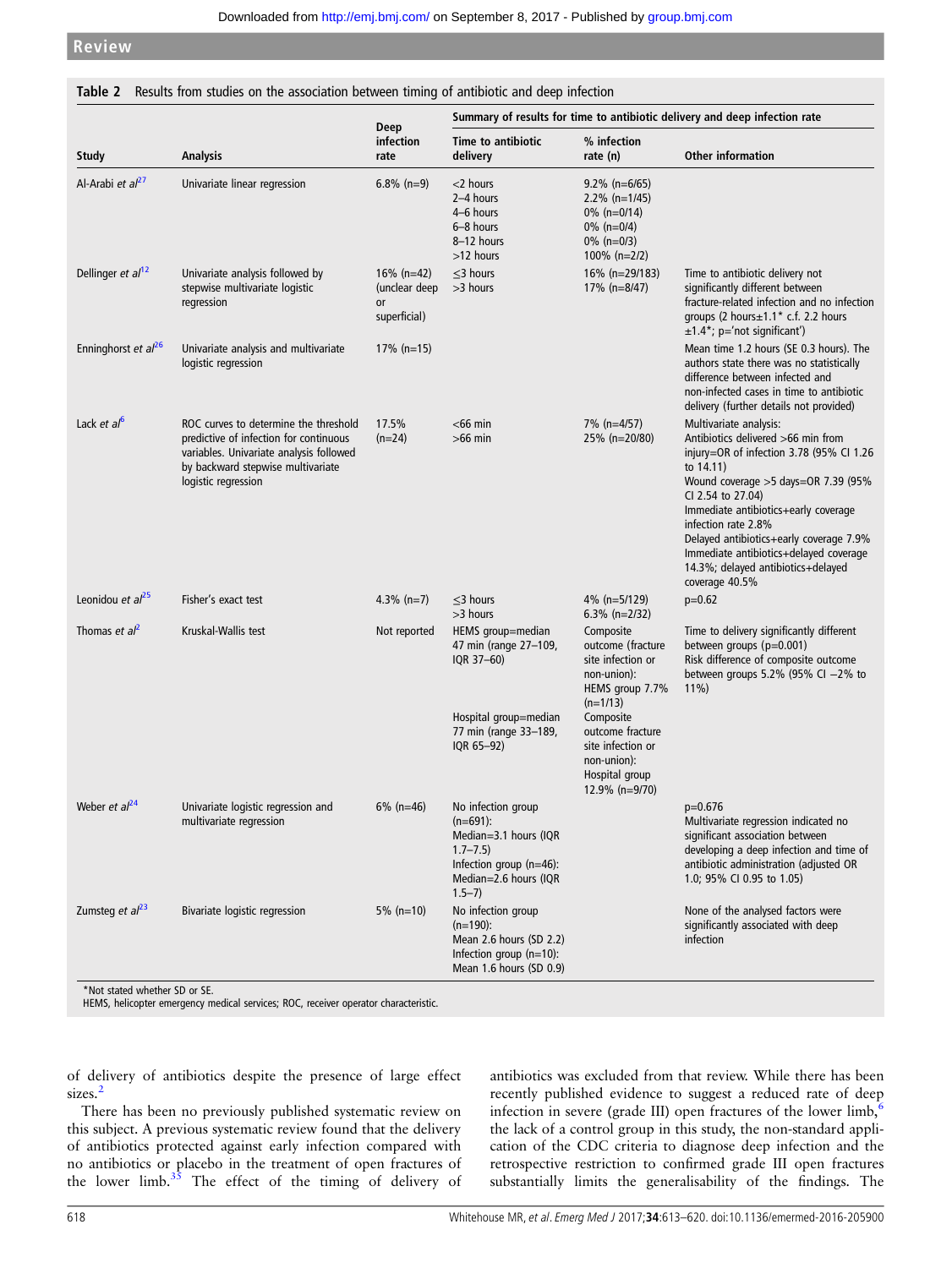<span id="page-6-0"></span>remaining identified studies suggest there may be a substantial effect size according to the timing of antibiotic delivery<sup>2</sup> but no statistically significant differences were demonstrated.<sup>2</sup> <sup>12</sup> <sup>23-2</sup>

The strengths and potential limitations of this systematic review deserve consideration. This is a comprehensive and up to date systematic review of the literature available to date in this area. The review was conducted in accordance with the PRISMA guidelines and registered prospectively in the PROSPERO database (CRD42015016729). The risk of bias and quality assessment were assessed and checked by a second author for all identified studies.

The conclusions of this systematic review are limited by the quality of the evidence available in the literature for review. There were no controlled trials on the effect of the timing of delivery of antibiotics on the risk of deep infection following open fracture and all of the included studies are therefore at risk of substantial bias. Along with the methodological issues, such as the lack of consistency in the definition of deep infection, evaluation of different grades of open fractures and limitations of the analyses identified in the included studies, our ability to reach a firm conclusion regarding the effect of the intervention in this population was limited. As such, the conduct of an RCT to assess the effect of this intervention is indicated.

There is not currently sufficiently robust evidence available to determine whether the timing of delivery of intravenous antibiotics has an effect on the risk of deep infection, patient reported outcome or health-related quality of life following open limb fractures. Further there is no current robust evidence base to support the routine prehospital delivery of antibiotics compared with delivery in hospital for patients with an open fracture of the lower limb. Before the policy and guidance can be changed to support the use of prehospital antibiotics in this population, an RCT should be performed to determine whether there is a benefit in terms of patient outcome that justifies the resource implications of widespread introduction of this practice.

Acknowledgements We would like to thank Kate Lewis-Light, Information Specialist of the Centre for Reviews and Dissemination, University of York for her assistance with the preparation of this systematic review.

Contributors All authors conceived the study. MRW and CMcD designed the study and established the search criteria. MRW and CMcD screened the references, performed the data extraction and quality assessments and synthesis. MRW and CMcD wrote the first draft and all authors contributed and approved the final manuscript. MRW and CMcD made an equal contribution to the study and manuscript.

Competing interests None declared.

Ethics approval This paper represents a systematic review of published work and separate ethical approval was therefore not required.

Provenance and peer review Not commissioned; externally peer reviewed.

Data sharing statement This paper represents a systematic review of published work, the data included in the paper are available in the published works reviewed.

# **REFERENCES**

- 1 Court-Brown CM, Rimmer S, Prakash U, et al. The epidemiology of open long bone fractures. [Injury](http://dx.doi.org/10.1016/S0020-1383(98)00125-9) 1998;29:529–34.
- 2 Thomas SH, Arthur AO, Howard Z, et al. Helicopter emergency medical services crew administration of antibiotics for open fractures. [Air Med J](http://dx.doi.org/10.1016/j.amj.2012.06.007) 2013;32:74-9.
- 3 Gustilo RB, Anderson JT. Prevention of infection in the treatment of one thousand and twenty-five open fractures of long bones: retrospective and prospective analyses. J Bone Joint Surg Am 1976;58:453–8.
- 4 Gustilo RB, Mendoza RM, Williams DN. Problems in the management of type III (severe) open fractures: a new classification of type III open fractures. [J Trauma](http://dx.doi.org/10.1097/00005373-198408000-00009) 1984;24:742–6.
- 5 Patzakis MJ, Bains RS, Lee J, et al. Prospective, randomized, double-blind study comparing single-agent antibiotic therapy, ciprofloxacin, to combination antibiotic therapy in open fracture wounds. [J Orthop Trauma](http://dx.doi.org/10.1097/00005131-200011000-00002) 2000;14:529-33.
- 6 Lack WD, Karunakar MA, Angerame MR, et al. Type III open tibia fractures: immediate antibiotic prophylaxis minimizes infection. [J Orthop Trauma](http://dx.doi.org/10.1097/BOT.0000000000000262) 2015;29:1–6.
- 7 Lee J. Efficacy of cultures in the management of open fractures. [Clin Orthop Relat](http://dx.doi.org/10.1097/00003086-199706000-00010) [Res](http://dx.doi.org/10.1097/00003086-199706000-00010) 1997;339:71–5.
- 8 Templeman DC, Gulli B, Tsukayama DT, et al. Update on the management of open fractures of the tibial shaft. [Clin Orthop Relat Res](http://dx.doi.org/10.1097/00003086-199805000-00003) 1998;350:18-25.
- 9 Keating JF, O'Brien PJ, Blachut PA, et al. Locking intramedullary nailing with and without reaming for open fractures of the tibial shaft. A prospective, randomized study. [J Bone Joint Surg](http://dx.doi.org/10.1097/00005373-197403000-00001) 1997;79:334-41.
- 10 Ostermann PA, Seligson D, Henry SL. Local antibiotic therapy for severe open fractures. A review of 1085 consecutive cases. J Bone Joint Surg Br 1995;77:93–7.
- 11 Bednar DA, Parikh J. Effect of time delay from injury to primary management on the incidence of deep infection after open fractures of the lower extremities caused by blunt trauma in adults. [J Orthop Trauma](http://dx.doi.org/10.1097/00005131-199312000-00008) 1993;7:532–5.
- 12 Dellinger EP, Miller SD, Wertz MJ, et al. Risk of infection after open fracture of the arm or leg. [Arch Surg](http://dx.doi.org/10.1001/archsurg.1988.01400350034004) 1988;123:1320–7.
- 13 Patzakis MJ, Wilkins J, Moore TM. Considerations in reducing the infection rate in open tibial fractures. [Clin Orthop Relat Res](http://dx.doi.org/10.1097/00003086-198309000-00006) 1983;178:36–41.
- 14 Fernandes Mde C, Peres LR, de Queiroz AC Jr, et al. Open fractures and the incidence of infection in the surgical debridement 6 hours after trauma. [Acta Ortop](http://dx.doi.org/10.1590/1413-78522015230100932) [Bras](http://dx.doi.org/10.1590/1413-78522015230100932) 2015;23:38–42.
- 15 Harley BJ, Beaupre LA, Jones CA, et al. The effect of time to definitive treatment on the rate of nonunion and infection in open fractures. [J Orthop Trauma](http://dx.doi.org/10.1097/00005131-200208000-00006) 2002;16:484–90.
- 16 Pollak AN, Jones AL, Castillo RC, et al. The relationship between time to surgical debridement and incidence of infection after open high-energy lower extremity trauma. [J Bone Joint Surg Am](http://dx.doi.org/10.2106/JBJS.H.00984) 2010;92:7-15.
- 17 MacKenzie EJ, Jones AS, Bosse MJ, et al. Health-care costs associated with amputation or reconstruction of a limb-threatening injury. [J Bone Joint Surg Am](http://dx.doi.org/10.2106/JBJS.F.01350) 2007;89:1685–92.
- 18 British Orthopaedic Association, British Association of Plastic, Reconstructive and Aesthetic Surgeons. BOAST 4: the management of severe open lower limb fractures. 2009:1–2.<https://www.boa.ac.uk/wp-content/uploads/2014/12/BOAST-4.pdf> (accessed 1 Jun 2015).
- 19 Higgins JPT, Altman DG, Gøtzsche PC, et al. The Cochrane Collaboration's tool for assessing risk of bias in randomised trials. [BMJ](http://dx.doi.org/10.1136/bmj.d5928) 2011;343:d5928–8.
- 20 Wells GA, Shea B, OConnell D, et al. The Newcastle-Ottawa Scale (NOS) for assessing the quality of nonrandomised studies in meta-analyses. 2011. [http://www.](http://www.ohri.ca/programs/clinical_epidemiology/oxford.asp) [ohri.ca/programs/clinical\\_epidemiology/oxford.asp](http://www.ohri.ca/programs/clinical_epidemiology/oxford.asp) (accessed 1 Jun 2015).
- 21 Llewellyn A, Norman G, Harden M, et al. Interventions for adult Eustachian tube dysfunction: a systematic review. [Health Technol Assess](http://dx.doi.org/10.3310/hta18460) 2014;18:1–180, v–vi.
- 22 Deeks JJ, Dinnes J, D'Amico R, et al. Evaluating non-randomised intervention studies. [Health Technol Assess](http://dx.doi.org/10.3310/hta7270) 2003;7:iii–x, 1–173.
- 23 Zumsteg JW, Molina CS, Lee DH, et al. Factors influencing infection rates after open fractures of the radius and/or ulna. [J Hand Surg Am](http://dx.doi.org/10.1016/j.jhsa.2014.02.008) 2014;39:956–61.
- 24 Weber D, Dulai SK, Bergman J, et al. Time to initial operative treatment following open fracture does not impact development of deep infection: a prospective cohort study of 736 subjects. [J Orthop Trauma](http://dx.doi.org/10.1097/BOT.0000000000000197) 2014;28:613-19.
- 25 Leonidou A, Kiraly Z, Gality H, et al. The effect of the timing of antibiotics and surgical treatment on infection rates in open long-bone fractures: a 6-year prospective study after a change in policy. [Strategies Trauma Limb Reconstr](http://dx.doi.org/10.1007/s11751-014-0208-9) 2014;9:167–71.
- 26 Enninghorst N, McDougall D, Hunt JJ, et al. Open tibia fractures: timely debridement leaves injury severity as the only determinant of poor outcome. [J Trauma](http://dx.doi.org/10.1097/TA.0b013e31820b4285) 2011;70:352–6; discussion 356–7.
- 27 Al-Arabi YB, Nader M, Hamidian-Jahromi AR, et al. The effect of the timing of antibiotics and surgical treatment on infection rates in open long-bone fractures: a 9-year prospective study from a district general hospital. [Injury](http://dx.doi.org/10.1016/j.injury.2007.02.043) 2007;38:900–5.
- 28 2012 Air Medical Transport Conference Abstracts, AMTC 2012. Air Med J 2012;31. <http://www.sciencedirect.com/science/journal/1067991X/31/6>
- 29 Hatfield J, Arthur A, Phillips M, et al. Time savings by rapid EMS antibiotic therapy for fractures. Air Med J 2012;31:256.
- 30 Thomas M, Arthur AO, Phillips M, et al. Time savings by rapid EMS antibiotic therapy for fractures: Treat FX. [Air Med J](http://dx.doi.org/10.1016/j.amj.2012.04.009) 2012;31:172.
- Al-Arabi YB, Nader M, Hamidian-Jahromi AR, et al. Corrigendum to "The effect of the timing of antibiotics and surgical treatment on infection rates in open long-bone fractures: a 9-year prospective study from a district general hospital". [Injury 2007;38:900–5] (http://dx.doi.org/10.1016/j.injury.2007.02.043). Injury 2008;39:381.
- Bremmer DN, Miller AD, Bookstaver PB, et al. Retrospective review of antibiotic prophylaxis in open lower extremity fractures. [Pharmacotherapy](http://dx.doi.org/10.1002/j.1875-9114.2012.01219) 2012;32: e292–3.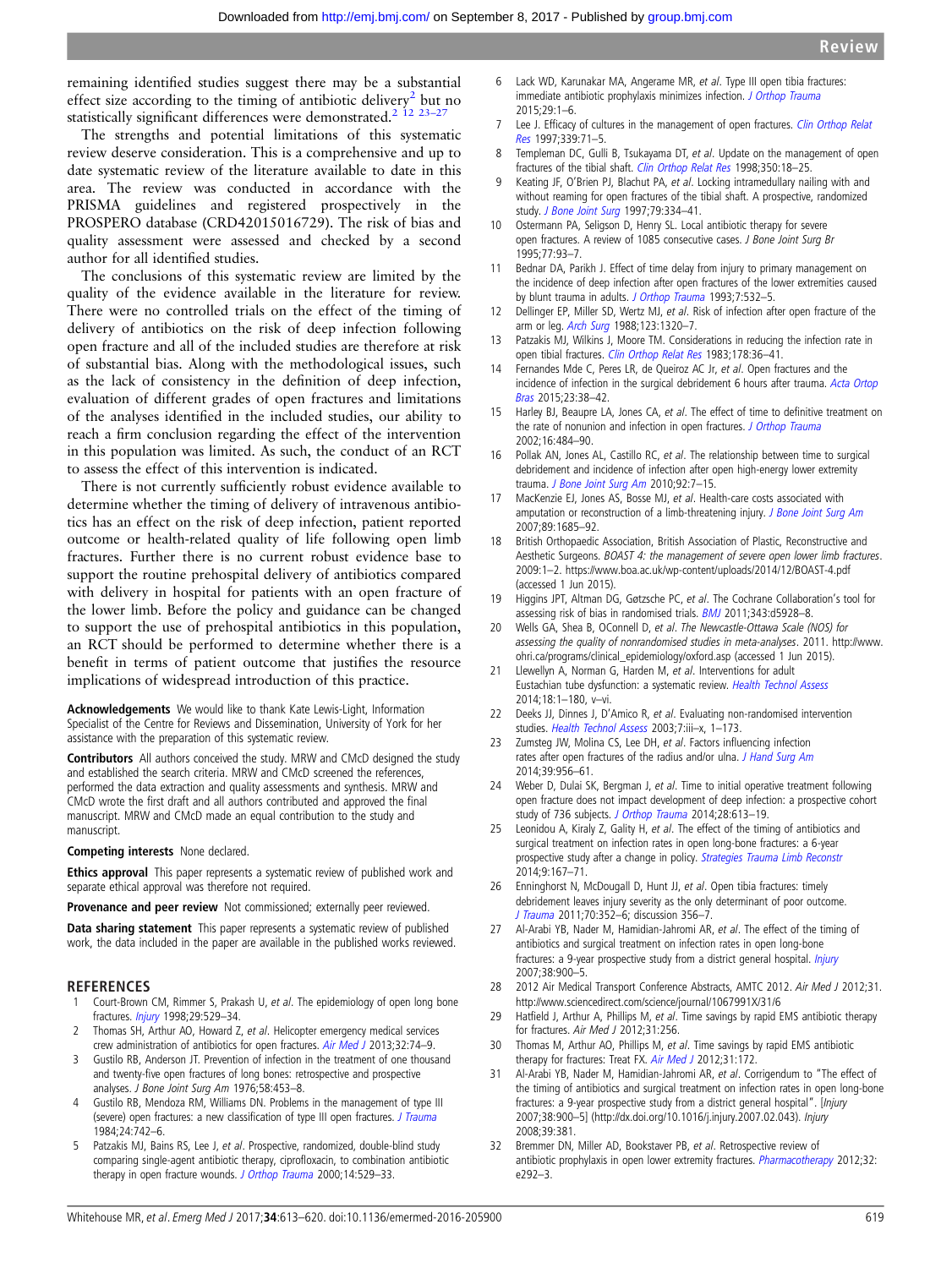- <span id="page-7-0"></span>33 Carsenti-Etesse H, Doyon F, Desplaces N, et al. Epidemiology of bacterial infection during management of open leg fractures. [Eur J Clin Microbiol Infect Dis](http://dx.doi.org/10.1007/PL00015012) 1999;18:315-23.
- 34 Court-Brown CM, Schmied M, Schmidt M, et al. Factors affecting infection after calcaneal fracture fixation. [Injury](http://dx.doi.org/10.1016/j.injury.2009.03.044) 2009;40:1313-15.
- 35 Gosselin RA, Roberts I, Gillespie WJ. Antibiotics for preventing infection in open limb fractures. [Cochrane Database Syst Rev](http://dx.doi.org/10.1002/14651858.CD003764.pub2) 2004;(1):CD003764.
- 36 McCaul JK, McCaul MG. Pre-hospital antibiotics for open fractures: is there time? A descriptive study. [Afr J Emerg Med](http://dx.doi.org/10.1016/j.afjem.2013.08.054) 2013;3:S20.
- 37 Murray CK, Hospenthal DR, Kotwal RS, et al. Efficacy of point-of-injury combat antimicrobials. [J Trauma](http://dx.doi.org/10.1097/TA.0b013e318227af79) 2011;71:S307–13.
- 38 Ovaska MT, Mäkinen TJ, Madanat R, et al. Risk factors for deep surgical site infection following operative treatment of ankle fractures. [J Bone Joint Surg Am](http://dx.doi.org/10.2106/JBJS.K.01672) 2013;95:348–53.
- 39 Obremskey W, Molina C, Collinge C, et al. Current practice in the management of open fractures among Orthopaedic Trauma Surgeons. Part A: initial management. A survey of Orthopaedic Trauma Surgeons. [J Orthop Trauma](http://dx.doi.org/10.1097/BOT.0000000000000033) 2014;28:e198–202.
- 40 Ryan SP, Pugliano V. Controversies in initial management of open fractures. [Scand](http://dx.doi.org/10.1177/1457496913519773) [J Surg](http://dx.doi.org/10.1177/1457496913519773) 2014;103:132–7.
- 41 Yarrow J, Rahman S, Marsden N, et al. Management of open lower limb injuries in South West England and Wales. [Ann R Coll Surg Engl](http://dx.doi.org/10.1308/003588414X14055925058472) 2015;97:35–9.